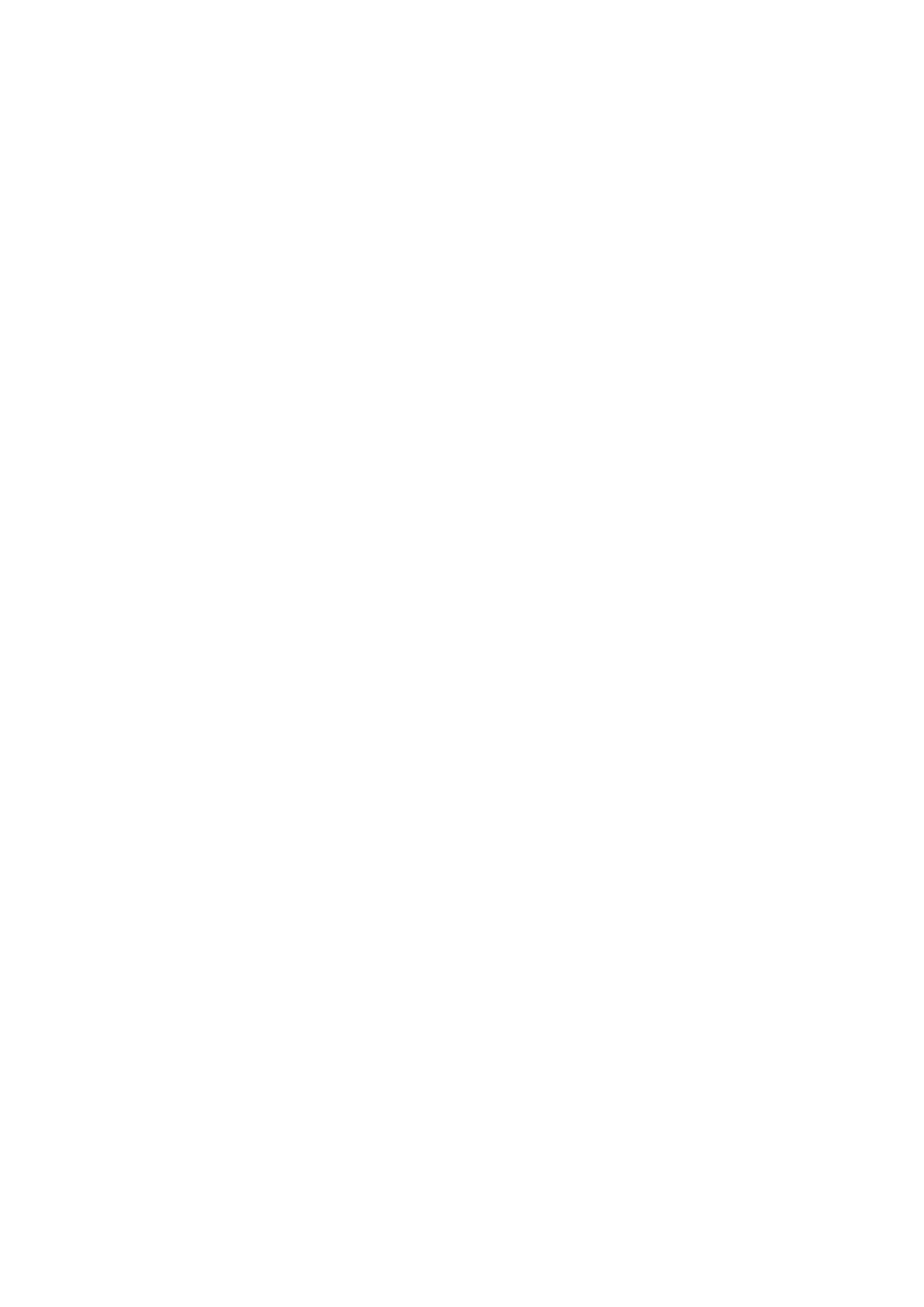

# **Court Procedures Amendment Rules 2020 (No 5)**

**Subordinate Law SL2020-45**

made under the **[Court Procedures Act 2004](http://www.legislation.act.gov.au/a/2004-59)**

### **Contents**

|   |                              | Page |
|---|------------------------------|------|
|   | Name of rules                |      |
| 2 | Commencement                 |      |
| 3 | Legislation amended          | 1    |
| 4 | Rule 443 heading             | 1    |
| 5 | Rule 443 (1)                 | 1    |
| 6 | Rule 2732 (3), 1st dot point | 1    |
|   |                              |      |

J2020-794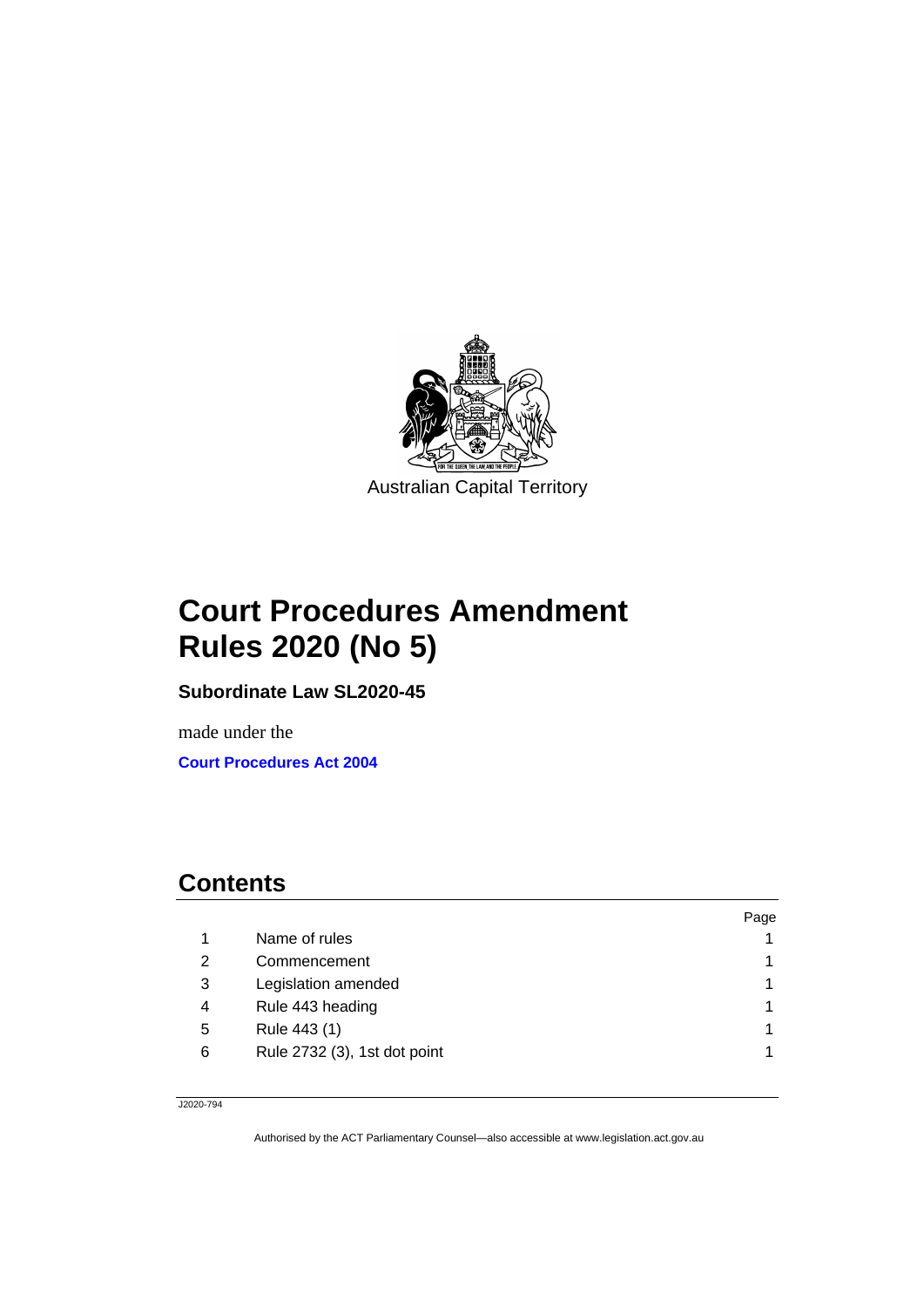#### **Contents**

|    | Rule 3066 (2) (c)              | 1 |
|----|--------------------------------|---|
| 8  | <b>Rule 3609</b>               | 2 |
| 9  | Rule 5137 (2)                  | 2 |
| 10 | Rule 5137 (3)                  | 2 |
| 11 | Rule 5137 (4)                  | 2 |
| 12 | Rules 6200 and 6201            | 2 |
| 13 | Rule 6256 (2), note            | 3 |
| 14 | New rule 6615A                 | 3 |
| 15 | Schedule 4, part 4.2, item 22  | 4 |
| 16 | Schedule 5, part 5.1, item 117 | 4 |

contents 2 Court Procedures Amendment Rules 2020 (No 5)

SL2020-45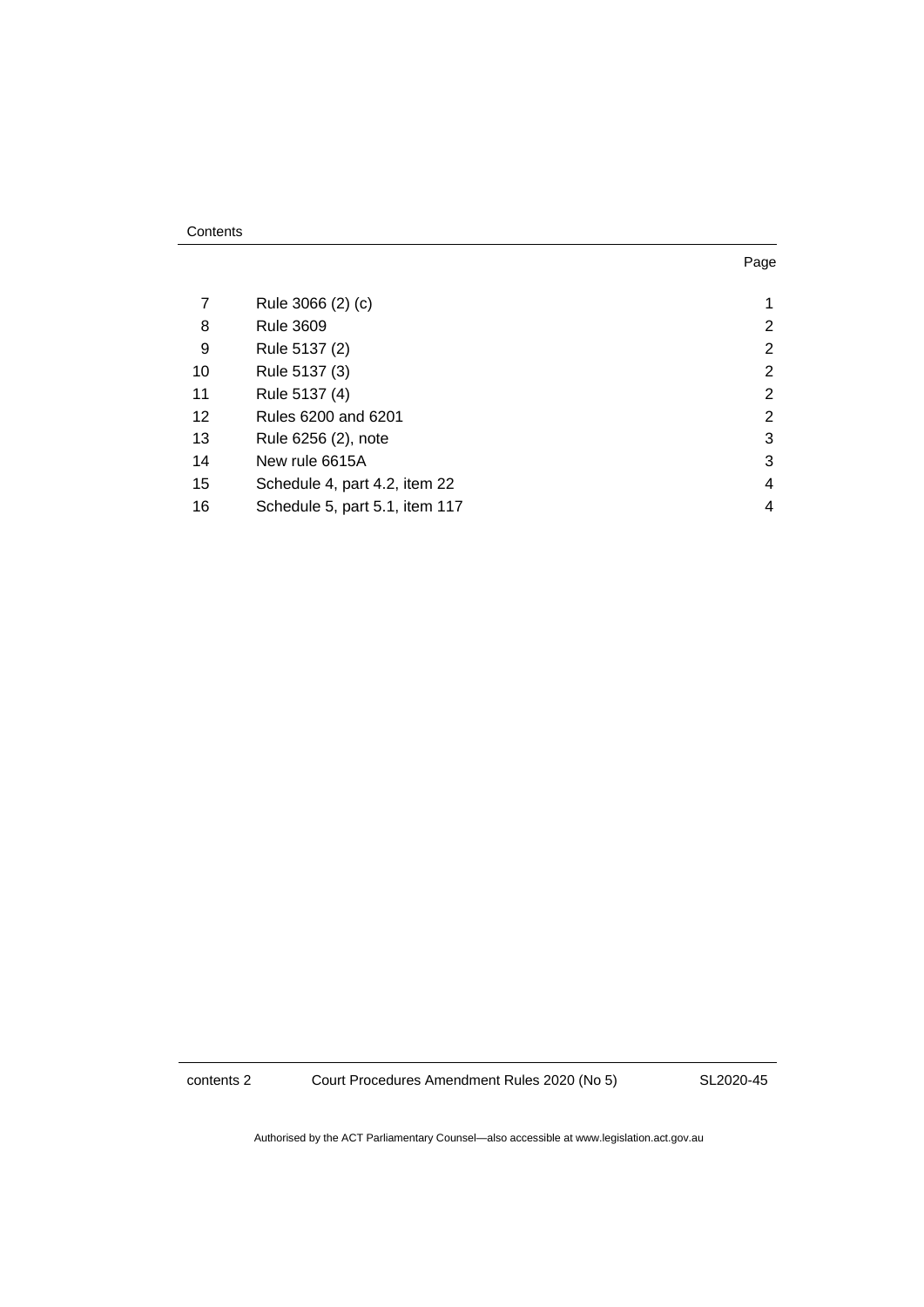<span id="page-4-4"></span><span id="page-4-3"></span><span id="page-4-2"></span><span id="page-4-1"></span><span id="page-4-0"></span>

| $\overline{\mathbf{1}}$ |     | <b>Name of rules</b>                                                                                                                                                                        |  |
|-------------------------|-----|---------------------------------------------------------------------------------------------------------------------------------------------------------------------------------------------|--|
|                         |     | These rules are the <i>Court Procedures Amendment Rules</i> 2020 (No 5).                                                                                                                    |  |
| $\overline{2}$          |     | <b>Commencement</b>                                                                                                                                                                         |  |
|                         |     | These rules commence on 1 January 2021.                                                                                                                                                     |  |
|                         |     | <b>Note</b><br>The naming and commencement provisions automatically commence on<br>the notification day (see Legislation Act, $s$ 75 (1)).                                                  |  |
| 3                       |     | <b>Legislation amended</b>                                                                                                                                                                  |  |
|                         |     | These rules amend the <i>Court Procedures Rules</i> 2006.                                                                                                                                   |  |
| $\overline{\mathbf{4}}$ |     | Rule 443 heading                                                                                                                                                                            |  |
|                         |     | substitute                                                                                                                                                                                  |  |
| 443                     |     | Pleadings—defence to personal injury claims                                                                                                                                                 |  |
| 5                       |     | Rule 443 (1)                                                                                                                                                                                |  |
|                         |     | substitute                                                                                                                                                                                  |  |
|                         | (1) | This rule applies to a defence to an originating claim that includes a<br>claim for damages for personal injury.                                                                            |  |
| $6\phantom{1}6$         |     | Rule 2732 (3), 1st dot point                                                                                                                                                                |  |
|                         |     | omit                                                                                                                                                                                        |  |
| 7                       |     | Rule 3066 (2) (c)                                                                                                                                                                           |  |
|                         |     | substitute                                                                                                                                                                                  |  |
|                         |     | if a grant of probate is made on presumption of the death of the<br>(c)<br>person under the Administration and Probate Act 1929,<br>section 9B—a caveat against distribution of the estate. |  |

<span id="page-4-6"></span><span id="page-4-5"></span>SL2020-45

Court Procedures Amendment Rules 2020 (No 5)

page 1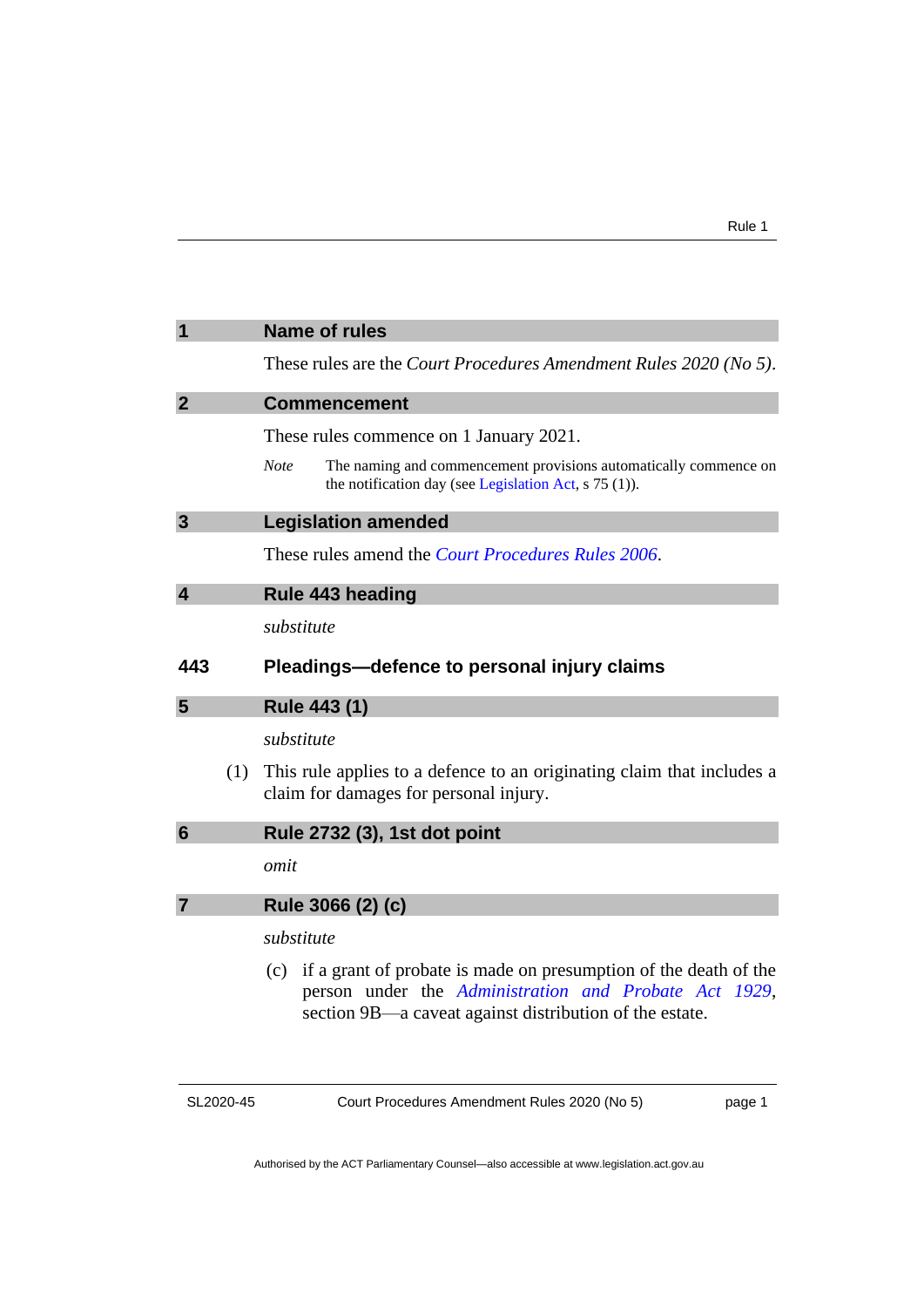<span id="page-5-2"></span><span id="page-5-1"></span><span id="page-5-0"></span>

| 8  | <b>Rule 3609</b>           |
|----|----------------------------|
|    | omit                       |
|    | 21 days before the day     |
|    | substitute                 |
|    | 28 days before the day     |
| 9  | Rule 5137 (2)              |
|    | omit                       |
|    | 5 days before              |
|    | substitute                 |
|    | 14 days before             |
| 10 | Rule 5137 (3)              |
|    | omit                       |
|    | 2 days before              |
|    | substitute                 |
|    | 7 days before              |
| 11 | Rule 5137 (4)              |
|    | omit                       |
|    | 1 day before               |
|    | substitute                 |
|    | 2 days before              |
| 12 | <b>Rules 6200 and 6201</b> |
|    | omit                       |
|    |                            |
|    |                            |

<span id="page-5-4"></span><span id="page-5-3"></span>page 2 Court Procedures Amendment Rules 2020 (No 5)

SL2020-45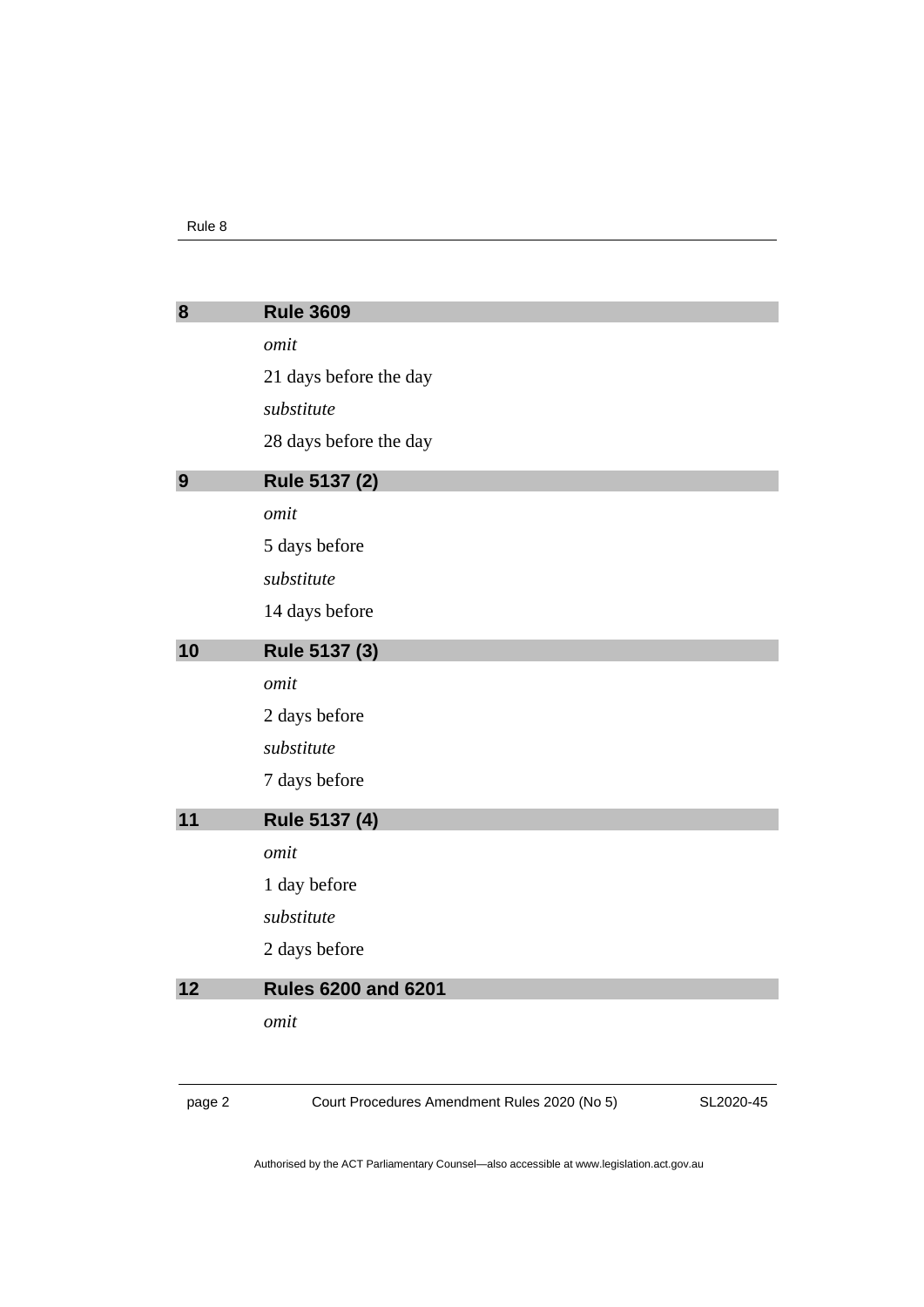<span id="page-6-0"></span>

| Rule 6256 (2), note<br>13 |
|---------------------------|
|---------------------------|

*omit*

and r 6200 (Jurisdiction exercisable by associate judge)

#### <span id="page-6-1"></span>**14 New rule 6615A**

*in part 6.9, insert*

#### **6615A Examination summons issued by ACT Integrity Commission—leave to serve outside ACT**

- (1) This rule applies to an application for leave made under the *[Service](https://www.legislation.gov.au/Series/C2004A04463)  [and Execution of Process Act 1992](https://www.legislation.gov.au/Series/C2004A04463)* (Cwlth), section 76 to serve an examination summons issued by the ACT Integrity Commission outside the ACT.
- (2) An application for leave is made by filing—
	- (a) an affidavit in support of the application; and
		- *Note* See approved form 6.11 (Affidavit—general) [AF2007-72.](https://www.legislation.act.gov.au/af/2007-72/)
	- (b) a copy of the summons annexed to the affidavit; and
	- (c) a draft order.
		- *Note* See approved form 6.24A (Order to serve ACT Integrity Commission summons outside ACT).
- (3) The affidavit in support of the application must state—
	- (a) for a summons to attend to give evidence—
		- (i) the evidence the addressee is expected to give at the examination; and
		- (ii) why the addressee's evidence is necessary; and
		- (iii) whether the addressee has been told about the examination and, if so, whether the addressee is able to attend the examination; and

SL2020-45

Court Procedures Amendment Rules 2020 (No 5)

page 3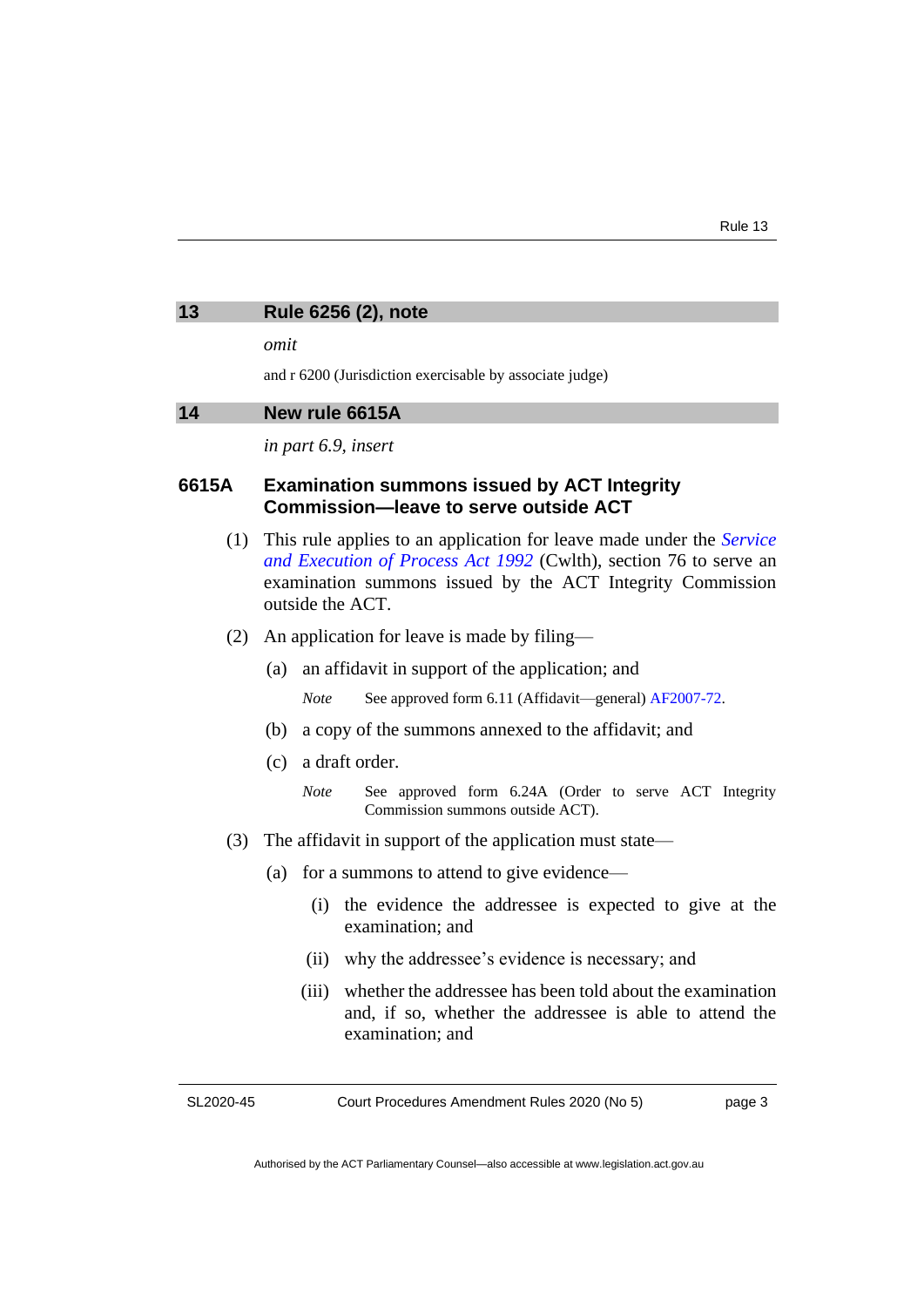- (iv) the hearing date for the examination and the date the summons must be served before; and
- (b) for a summons to produce—
	- (i) why the document or thing required to be produced by the summons is necessary; and
	- (ii) whether the addressee has been told about the summons and, if so, whether the addressee is able to produce the document or thing before the compliance date; and
	- (iii) the date for the examination and the date the summons must be served before.
- (4) Part 6.2 (Applications in proceedings) does not apply to an application under this rule.
- (5) The affidavit need not be served on anyone unless the court otherwise orders on its own initiative.
- (6) Unless the court otherwise orders on its own initiative, an application under this rule may be dealt with without a hearing and in the absence of the parties.

#### <span id="page-7-0"></span>**15 Schedule 4, part 4.2, item 22**

*substitute*

| 22 | by attendance (including travel and<br>waiting time)— |                    |       |               |
|----|-------------------------------------------------------|--------------------|-------|---------------|
|    | (a)                                                   | by a solicitor; or | 36.00 | per 6 minutes |
|    | (b)                                                   | by a clerk         | 15.00 | per 6 minutes |

#### <span id="page-7-1"></span>**16 Schedule 5, part 5.1, item 117**

*omit*

page 4 Court Procedures Amendment Rules 2020 (No 5)

SL2020-45